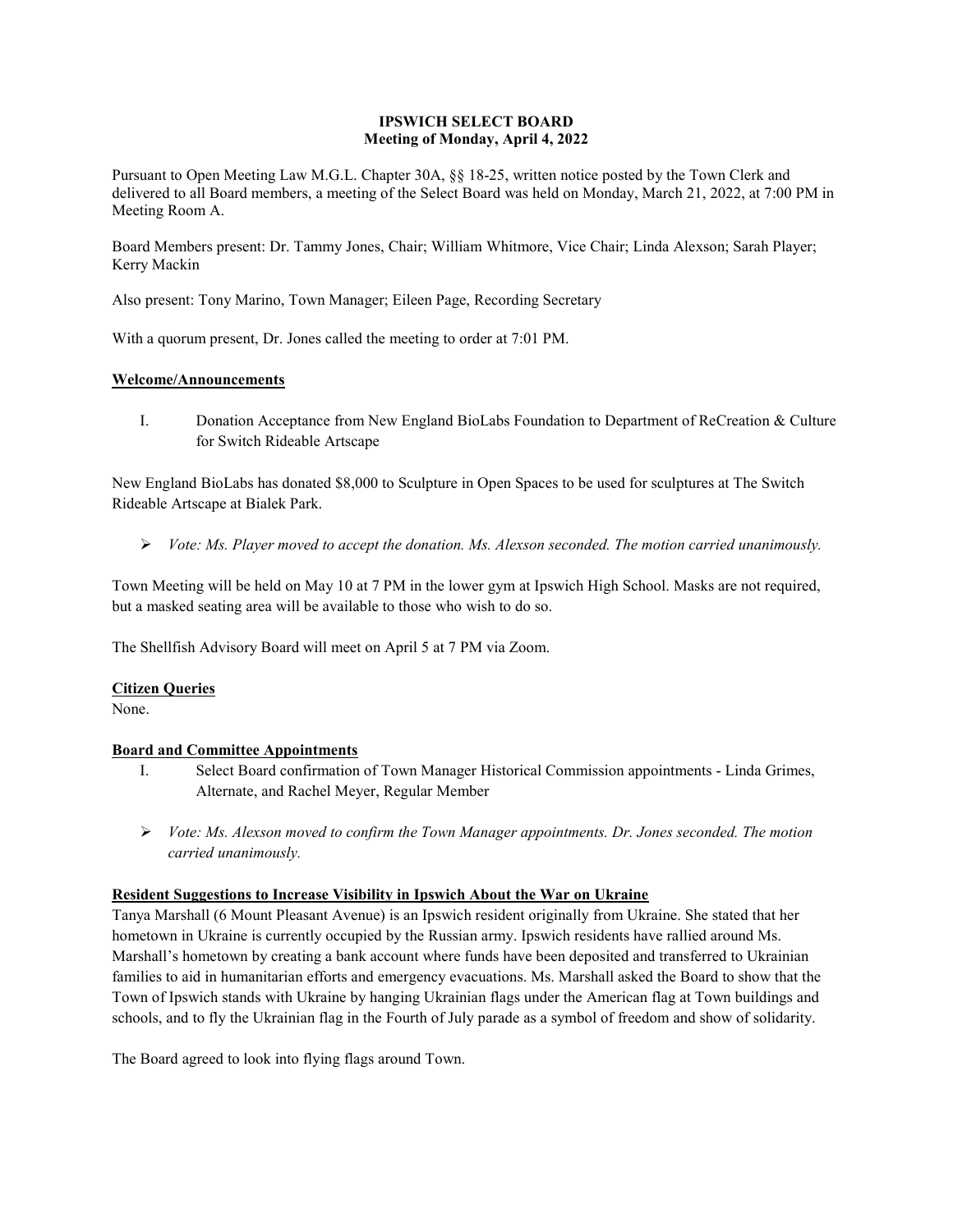### **2022 Annual Seasonal Liquor License Renewals**

- I. Ipswich Bay Yacht Club, 124 North Ridge Road
- II. The Trustees of Reservations d/b/a Castle Hill on The Crane Estate, 290 Argilla Road
- III. KPS Food Service Holding LLC d/b/a Ipswich Clambake, 196 High Street
- IV. New England Country Club Management Inc. d/b/a Ipswich Country Club, 7 Edge Street
- *Vote: Ms. Mackin moved to approve the renewals. Mr. Whitmore seconded. The motion carried unanimously.*

### **Select Board Sign April 29, 2022, Arbor Day Proclamation**

"Whereas: In the year 1646, in the Towne of Boston of the Massachusetts Bay Colony, the first recorded public tree planting in the New World took place as a community effort involving men, women and children; and Whereas: Arbor Day, which began on April 10, 1872, by J. Sterling Morton, is observed traditionally in Massachusetts on the last Friday in April by the planting of frees as living reminders that all citizens hear the responsibility of stewardship; and Whereas: Trees can moderate the temperature, cut heating and cooling costs, clean the air, produce oxygen, lower the Greenhouse Effect, and provide habitat for wildlife; and Whereas: Trees increase property value, enhance the economic viability of business areas, and beautify our communities; and Whereas: Trees, wherever they are planted, are a source of joy and spiritual renewal; Now, therefore, The Select Board, Ipswich, MA in accordance with General Laws, do hereby proclaim April 29, 2022 to be recognized as: Arbor Day and urge the citizens of Ipswich to support efforts to protect our trees and woodlands and to support community tree care programs; and Further, we urge all citizens to plant trees, and otherwise take cognizance of this event and participate fittingly in its observance." - Dr. Jones

 *Vote: Ms. Mackin moved to adopt the proclamation. Mr. Whitmore seconded. The motion carried unanimously.* 

### **New Auto Amusement Application for Ipswich Tavern, 24-26 Hammett Street**

The Ipswich Tavern requested nine (9) auto amusement machines at \$50 each.

Ms. Alexson asked how the \$50 fee compares to neighboring communities. Mr. Marino stated that he would look into it.

 *Vote: Ms. Alexson moved to approve the application. Ms. Player seconded. The motion carried unanimously.* 

### **Shellfish Enhancement Fund FY23 Budget Request**

Police Chief Paul Nikas reported that at their February meeting, the Shellfish Advisory Board recommended that \$12,000 of the Shellfish Enhancement Fund be used to fund the green crab trapping bounty program. State and general funding are also available, for a total of about \$40,000-\$50,000. Trapping the invasive green crabs are vital to the health of the clam beds and saltmarshes. In addition, Chief Nikas requested that trapping bounties be paid out at \$0.40/pound.

The program has three (3) active trappers, and up to five (5) are allowed to participate. Openings are advertised, and the Shellfish Constable vets applicants to ensure they are able to trap and properly dispose of the crabs.

Ms. Alexson stated that the Shellfish Advisory Board recommended \$14,000 be allocated for the program.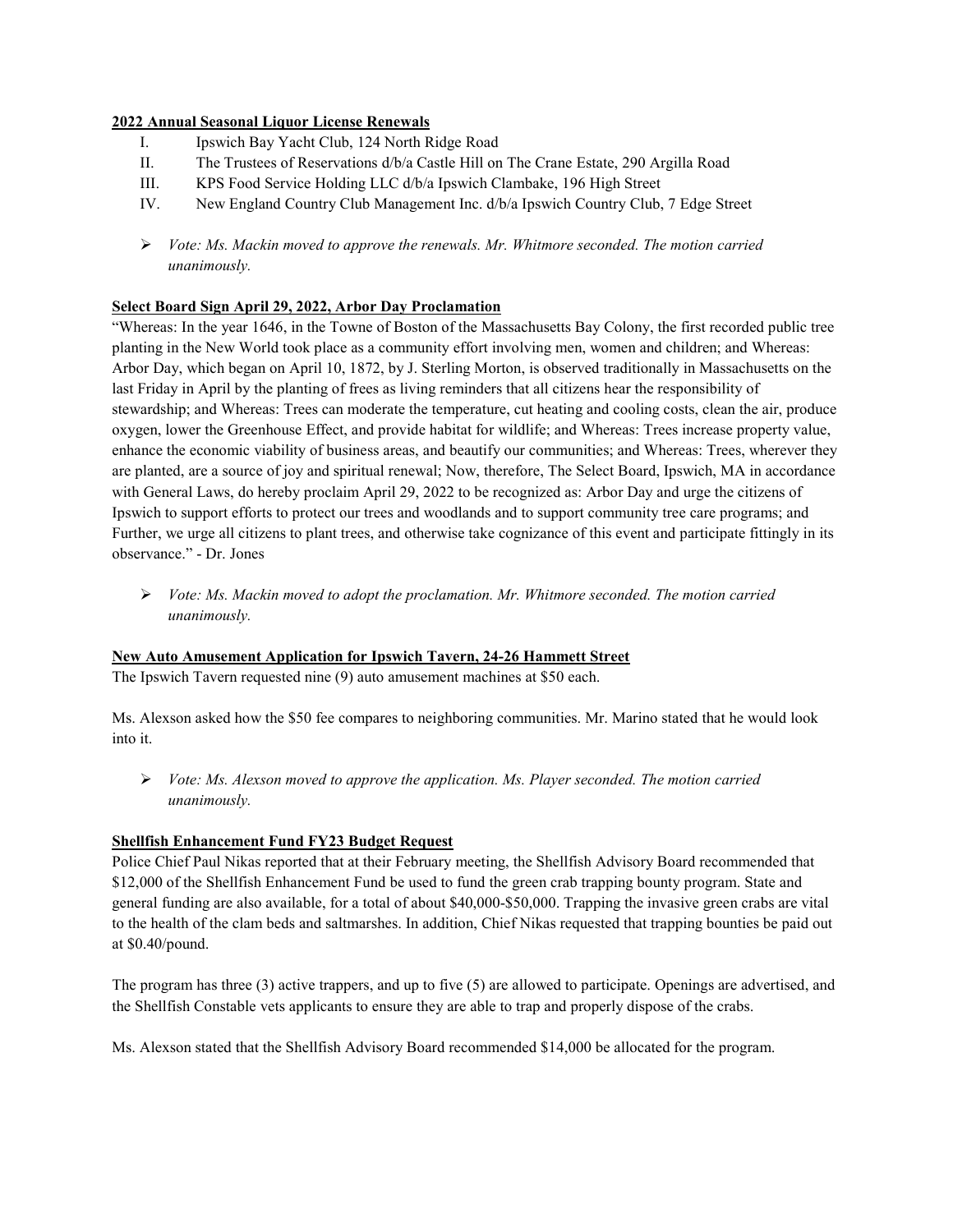- *Vote: Ms. Alexson moved to allow the Shellfish Department to expend the following funds from the Shellfish Enhancement Fund for the following purpose in FY23: Green Crab "bounty" program, up to \$14,000. Mr. Whitmore seconded. The motion carried unanimously.*
- *Vote: Mr. Whitmore moved to approve that the bounty be paid out at \$0.40 per pound of trapped green crab. Ms. Alexson seconded. The motion carried unanimously.*

### **Provisional Commercial Clamming Permit Requests**

- I. Jayson Clapp, 44 Newmarch Street
- II. Bryan Vitale, 15 Cedarview Road

Approval of the applications will put the Town at the 125-permit maximum. After an affirmative vote, the applicants have thirty (30) days to pay all associated fees and claim their permits. One (1) applicant remains on the waitlist.

*Vote: Ms. Player moved to approve the permits. Mr. Whitmore seconded. The motion carried unanimously.* 

### **Discuss/Vote Select Board Recommendations on 2022 ATM Warrant**

ARTICLE 1: Consent Calendar *Submitted by: Select Board* 

*Vote: Ms. Player moved to recommend Article 1. Mr. Whitmore seconded. The motion carried 5-0.* 

# ARTICLE 2: Finance Committee Election

*Submitted by: Select Board* 

 *Vote: Mr. Whitmore moved to Recommend at Town Meeting (RATM) Article 2. Ms. Alexson seconded. The motion carried 5-0.* 

ARTICLE 3: FY 2023 Municipal Budget *Submitted by: Select Board* 

Ms. Alexson stated that she is not in favor of the full-time position dedicated to researching grant and Water Use Mitigation Program (WUMP) being proposed in the FY23 Water budget. She does not feel that a full-time employee exclusively for the Water department is warranted and would like to see such an employee be in charge of grant work for the entire Town. She suggested that next year the Town look at salary policies and set ranges for non-union employees across all departments.

*Vote: Ms. Player moved to recommend Article 3. Mr. Whitmore seconded. The motion carried 5-0.* 

ARTICLE 4: FY 2023 School Budget *Submitted by: School Committee* 

*Vote: Ms. Mackin moved to recommend Article 4. Mr. Whitmore seconded. The motion carried 5-0.* 

ARTICLE 5: FY 2023 Whittier Regional High School Budget *Submitted by: Whittier RVTHS Representative* 

*Vote: Ms. Player moved to recommend Article 5. Mr. Whitmore seconded. The motion carried 5-0.*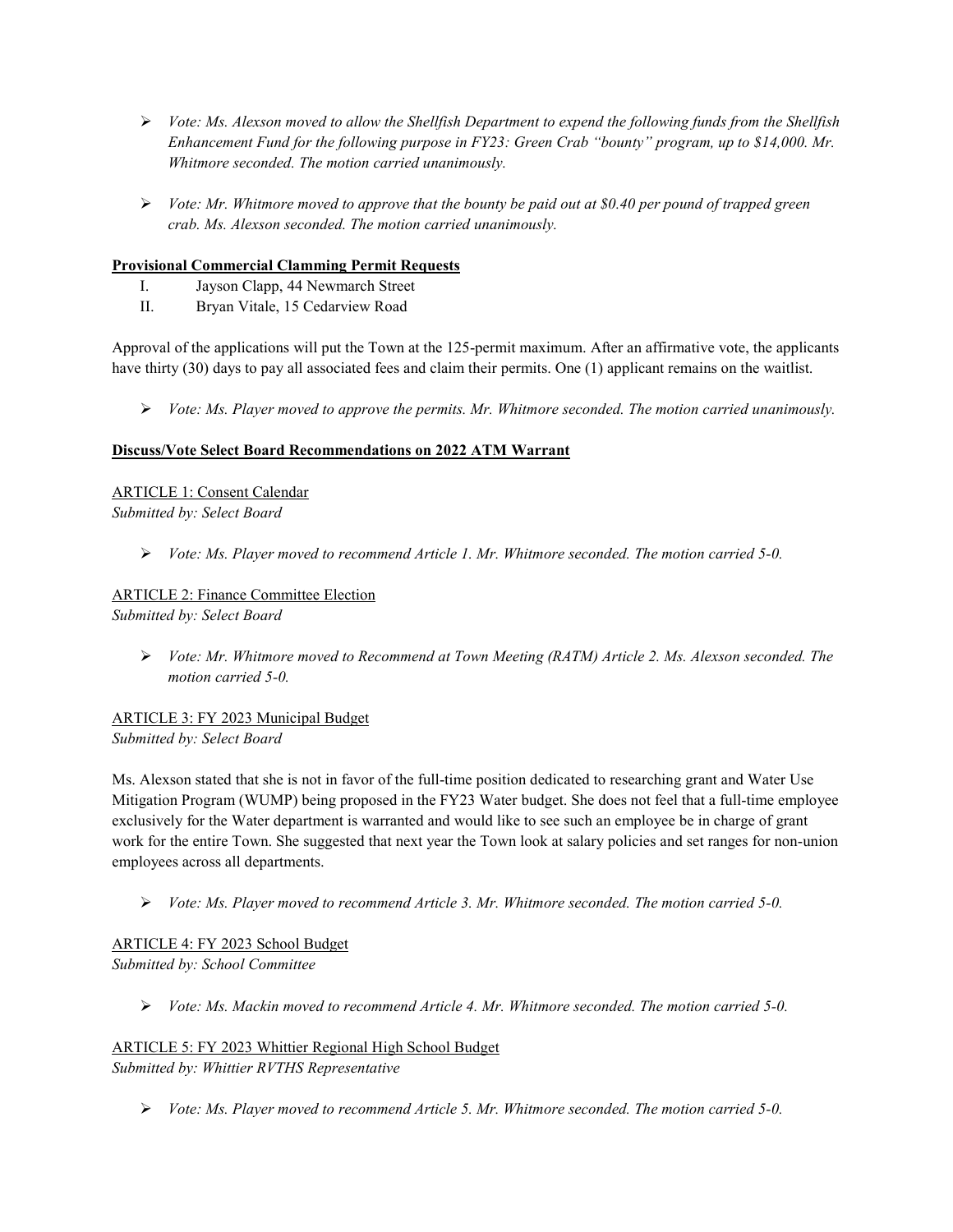### ARTICLE 6: FY 2023 Essex County Technical Institute Budget

*Submitted by: Select Board* 

*Vote: Ms. Mackin moved to recommend Article 6. Ms. Alexson seconded. The motion carried 5-0.* 

ARTICLE 7: Transfer of FY22 Appropriated Budget Funds to Education Stabilization Fund *Submitted by: School Committee* 

*Vote: Ms. Player moved to recommend Article 7. Mr. Whitmore seconded. The motion carried 5-0.* 

## ARTICLE 8: Stabilization Funding

*Submitted by: Select Board* 

*Vote: Ms. Alexson moved to recommend Article 8. Ms. Mackin seconded. The motion carried 5-0.* 

### ARTICLE 9: Other Post-Employment Benefits Funding

*Submitted by: Select Board* 

*Vote: Ms. Player moved to recommend Article 9. Mr. Whitmore seconded. The motion carried 5-0.* 

### ARTICLE 10: Annual Capital Plan

*Submitted by: Select Board & School Committee* 

*Vote: Ms. Alexson moved to recommend Article 10. Mr. Whitmore seconded. The motion carried 5-0.* 

### ARTICLE 11: Home Rule Petition - Amend Charter - SECTION 1. Section 6. Town Manager *Submitted by: Select Board*

Mr. Whitmore suggested expanding the previously mentioned 15-mile limit to allow for better flexibility. He stated very few towns require town manager residency and referred to an article that said only 14 communities have a residency requirement. He compared housing expenses of towns with residency requirements to Ipswich.

Craig Saline (Government Study Committee) stated that the implementation of the 15-mile limit was intended to address the symbolic opposition to allowing a Town Manager to live outside of town. He suggested that rather than imposing a mileage requirement, the Select Board could remove residency language altogether and address the matter on a case-by-case basis.

Chief Nikas stated that no other employees must live here to work here, including him, the Fire Chief, Director of Utilities, or the Superintendent. He has never had to look for Tony or the Fire Chief in a critical incident and does not understand the need for a residency requirement.

Ms. Player stated she is not stuck on a manager living in the Commonwealth and expects whoever is in that role would be aware of local and state issues. It's about being here when needed, response times, etc., not necessarily mileage.

Dr. Jones stated that Ipswich should be consistent with the rest of the state, and this is not. She is not wedded to the manager living in the Commonwealth but would like to eliminate the 15-miles.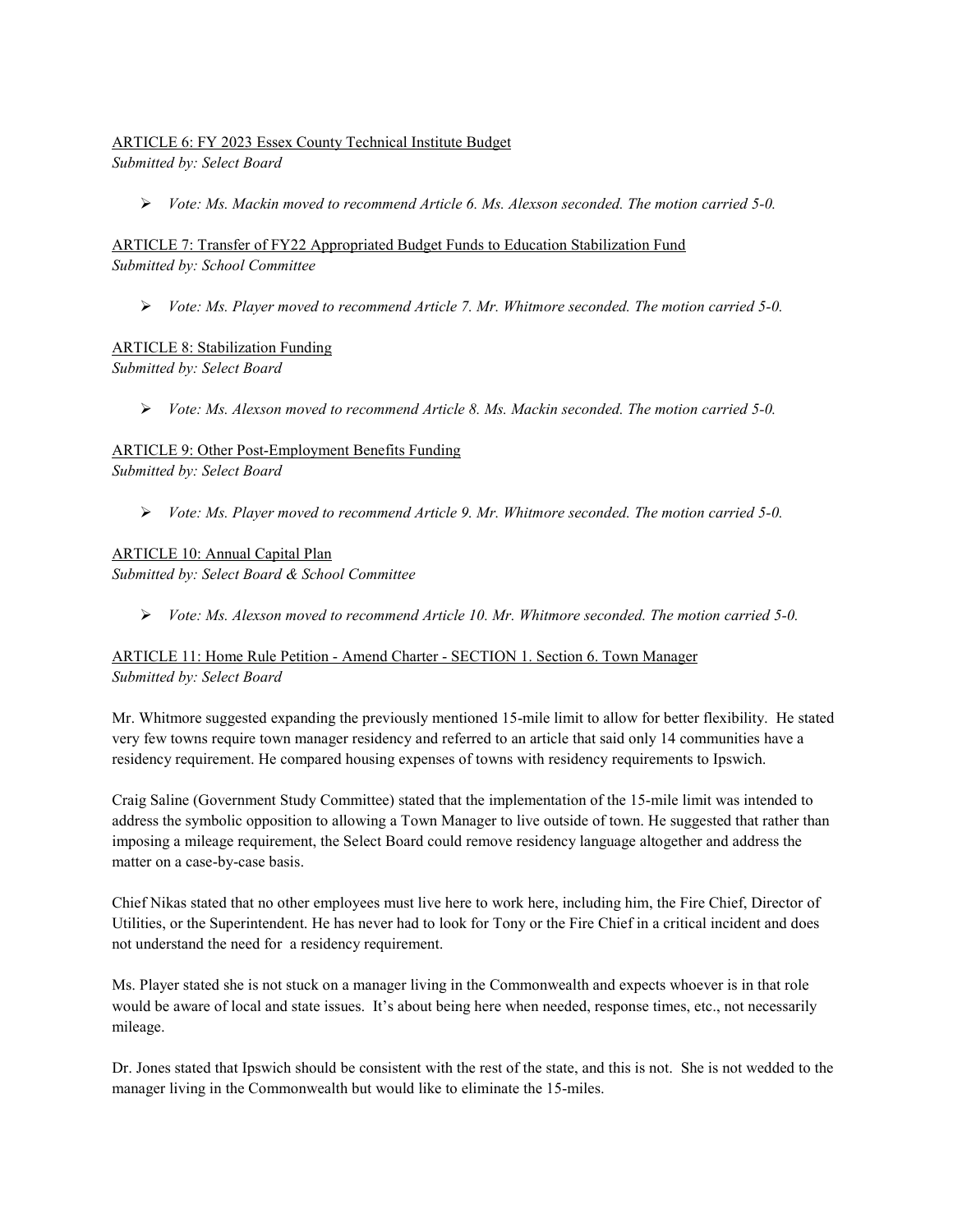Ms. Alexson felt the 15-mile requirement was a compromise. She isn't asking that the mileage radius be kept but would prefer to keep the Massachusetts residency

- *Vote: Mr. Whitmore moved to remove all residency requirements from the article. Ms. Alexson seconded. The motion carried 5-0.*
- *Vote: Mr. Whitmore moved to recommend Article 11 as amended. Ms. Mackin seconded. The motion carried 5-0.*

ARTICLE 12: Override - School Operating Budget *Submitted by: School Committee* 

 *Vote: Mr. Whitmore moved to recommend Article 12. Ms. Mackin seconded. The motion carried 4-1, with Ms. Alexson opposed.* 

ARTICLE 13: Rescind/Repurpose Prior Water Article \$900,000 Tank Painting *Submitted by: Select Board as Water Commissioners* 

*Vote: Ms. Alexson moved to recommend Article 13. Mr. Whitmore seconded. The motion carried 5-0.* 

ARTICLE 14: Wastewater Infrastructure Upgrades & Design Work (Aeration Project) (\$6,000,000) *Submitted by: Select Board as Sewer Commissioners* 

*Vote: Mr. Whitmore moved to recommend Article 14. Ms. Player seconded. The motion carried 5-0.* 

ARTICLE 15: Land Disposition - 161 Topsfield Road *Submitted by: Town Manager/Planning Director* 

*Vote: Mr. Whitmore moved to recommend Article 15. Ms. Alexson seconded. The motion carried 5-0.* 

ARTICLE 16: Accept CDP Plan - Revise Existing Language *Submitted by: Planning Board* 

*Vote: Mr. Whitmore moved to recommend Article 16. Ms. Mackin seconded. The motion carried 5-0.* 

ARTICLE 17: Open Space Bond Authorization List *Submitted by: Open Space* 

*Vote: Ms. Mackin moved to recommend Article 17. Ms. Alexson seconded. The motion carried 5-0.* 

ARTICLE 18: Amend General Bylaws - Chapter 35 - Create Government Study Committee *Submitted by: TGSC Ad Hoc Committee* 

*Vote: Mr. Whitmore moved to recommend Article 18. Ms. Mackin seconded. The motion carried 5-0.* 

ARTICLE 19: Town Government Study Committee Appointments *Submitted by: TGSC Ad Hoc Committee* 

*Vote: Mr. Whitmore moved to recommend Article 19. Ms. Player seconded. The motion carried 5-0.*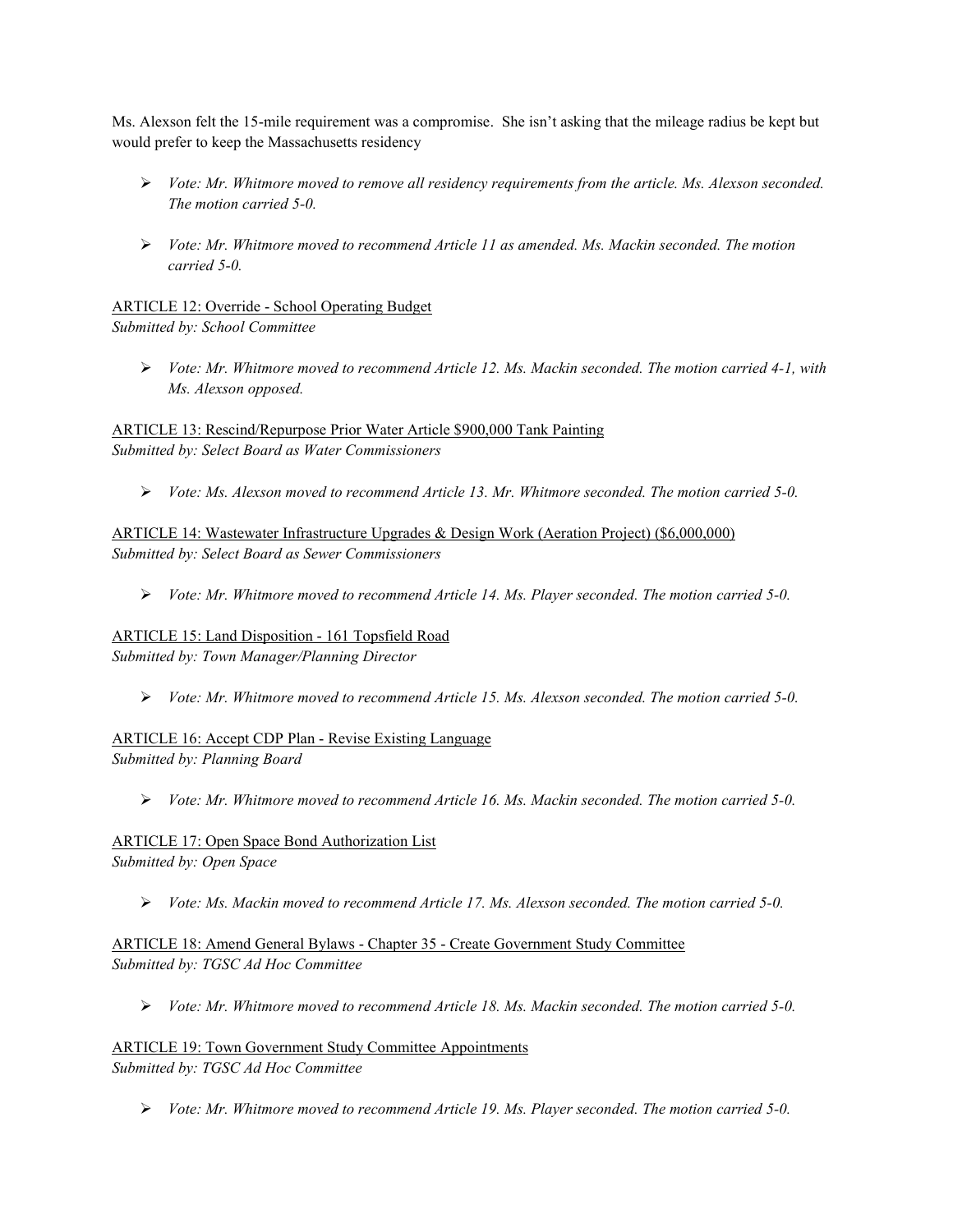### **Consent Agenda**

- I. One Day Wine and Malt License Applications
	- a. Eve Hamlin for Ipswich Ale Brewery for Storm the Castle Half Marathon at Ipswich resident Crane Beach parking lot on April 23, 2022
	- b. Rob Barossi for Trustees of Reservations for Hikes and Craft Beer at Appleton Farms on April 9 and 23, May 14 and 21, June 24 and 25, 2022
	- c. Paul Gentile for Gentile Brewing Company, LLC for Pizza Picnics at Appleton Farms on April 8, 15, 22, 29, and May 6, 13, 20, 27, and June 18 and 19, 2022
- II. One Day All Alcohol License Application
	- a. Andrew Skillman for Ipswich Masonic Temple for Celebration of Life on April 16, 2022
- *Vote: Ms. Mackin moved to approve the Consent Agenda. Ms. Alexson seconded. The motion carried unanimously.*

### **Town Manager Report**

The Town has established a Human Rights & Inclusion Commission. The Commission is made up of eleven (11) members, the Superintendent, and Chief Nikas. The group was chosen from a pool of thirty-five (35) applicants. The group will meet on April 12 in Meeting Room C.

A working group has been established to work on an Outdoor Entertainment Policy.

### **Select Board Member Subcommittee Update**

### PUBLIC SAFETY REUSE WORKING GROUP

The working group discussed forming a visionary survey to gather data on what the public would like done with the current Police and Fire stations once the Public Safety Facility is operational. They are working on developing goals and criteria to evaluate potential uses. The community gardens should be available for use this season. The group will meet again on April 13.

### MBTA ADVISORY BOARD

The MBTA Advisory Board met last week and had a presentation from the Secretary of Housing and Urban Development regarding proposed multi-family zoning districts. Bussing to Beverly and Salem for train access will continue through the end of April.

### PUBLIC SAFETY FACILITY COMMITTEE

Last week, the Committee met with the Owners Project Manager (OPM).

### **New Business**

Ipswich will receive \$437, 261 as part of the Johnson & Johnson opioid settlement. Payment will be made over several years. The funds will be used for awareness and recovery efforts for individuals struggling with opioid abuse.

### **Old Business**

Ms. Alexson reminded the Board that a meeting with the Planning Board is supposed to be scheduled to discuss a building moratorium. She also asked for an update on the traffic issues on Peabody Street. Mr. Marino stated that the Town is in the process of confirming they own a parcel of land that will become a hammerhead turn.